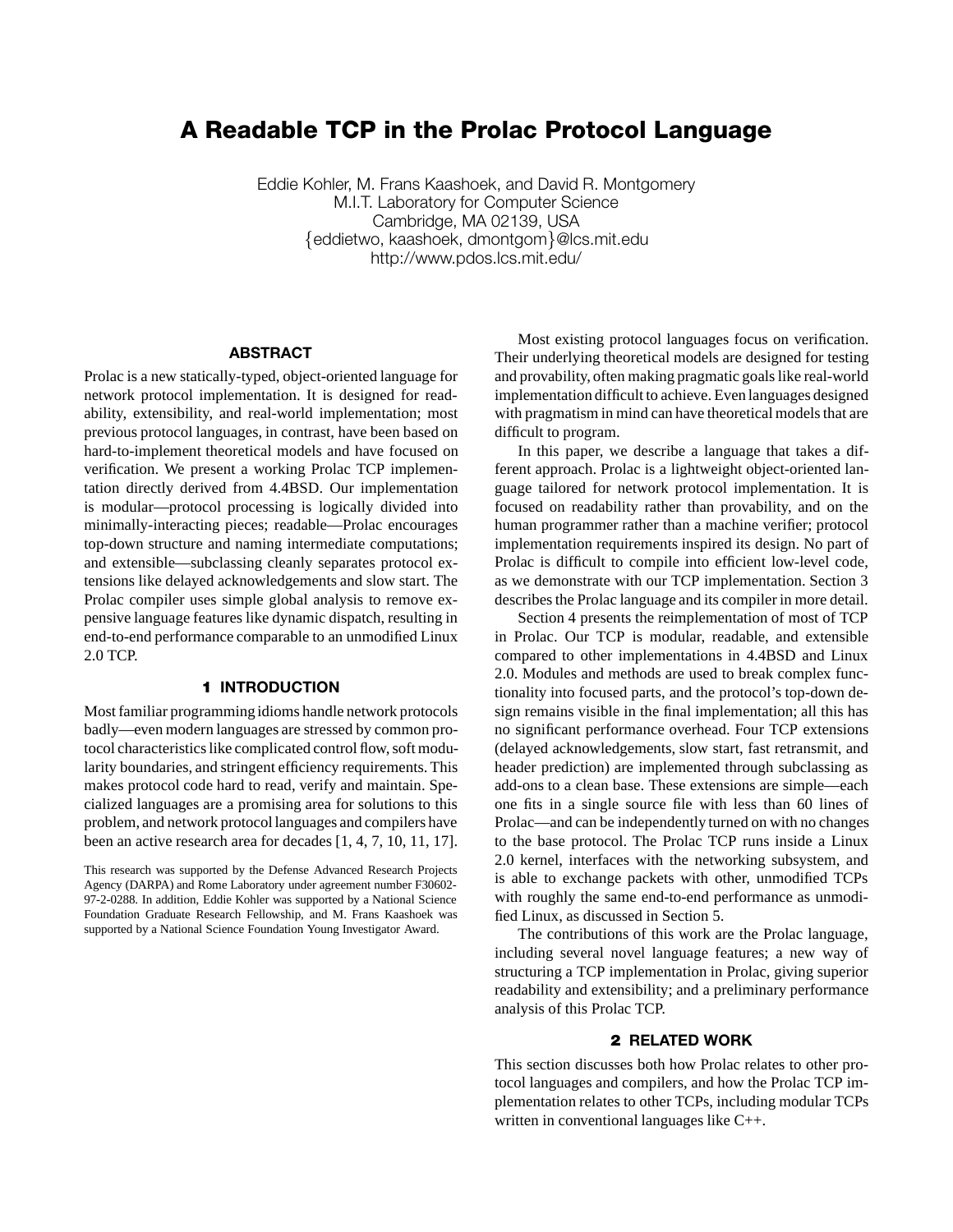## **2.1 Protocol languages**

Many previous protocol languages have been designed for verification, not readability or implementation. Prolac uses ideas from some of these languages, but we found that specific language features designed with protocols in mind—for example, parallelism to model both sides of a connection often worked against readability, implementability, extensibility, or all three. Prolac's final design is more conventional and less domain-specific than these languages; the protocol domain generally affected the details of our versions of common concepts, not specific language features.

Two protocol languages, or "formal description techniques," were originally designed for developing the OSI protocol suite: LOTOS [4] and Estelle [10]. Estelle, the language intended for implementation, is Pascal-like; it structures a protocol as a set of finite state machines running in parallel and communicating via broadcast signals. We find Estelle specifications difficult to read because of this, although it is well suited for state analysis and test generation. Semi-automatic implementations of Estelle specifications have been built [20], but finite state machines make specifications complicated and difficult to change, even for carefully layered protocols [23].

Esterel [5] addressed some of Estelle's implementation difficulties by removing its asynchronous parallelism, leaving a completely sequential language. This worked. Impressive performance results are reported for a restricted Esterel version of TCP [7], better than a similarly restricted BSD TCP; this convinced us to leave parallelism out of Prolac. However, Esterel still shares Estelle's formal model, interlocking finite state machines, and the problems this causes: complexity, unfamiliarity, unreadability, and difficulty of modification or extension. The Esterel TCP did not include connection establishment, and appears not to include important extensions like congestion avoidance.

RTAG [2] is based on a different formal model: contextfree attribute grammars. RTAG is more readable than LOTOS and Estelle, but large RTAG specifications, like large attribute grammars generally, become hard to read since the namespace is flat. An early version of Prolac resembled RTAG, but readability and other issues have pushed it in the direction of conventional programming languages. RTAG's performance is problematic, again due to parallelism in the language.

The *x*-kernel [12], which introduces an explicit architecture for constructing and composing protocols, is orthogonal to Prolac. We focus on making a single protocol implementation readable; the *x*-kernel provides a uniform interface between protocols and aims to improve the structure and performance of protocol layering.

Morpheus [1], another object-oriented language for protocol implementation, is based on *x*-kernel ideas. To force clean protocol designs and enable domain-specific optimizations, it puts many constraints on the programmer. As a result, existing protocol specifications may not be implementable in Morpheus. Its compiler has not been written.

#### **2.2 TCP specifications**

TCP specifications [19, 22] and existing C implementations of TCP—particularly the 4.4BSD implementation as presented by Stevens [21, 24]—have greatly influenced our TCP implementation, suggesting code structures to emulate and to avoid. Prolac TCP was rewritten for readability from 4.4BSD's TCP, using both general object-oriented techniques and techniques specific to Prolac.

The Fox project's structured TCP [3], which is based on *x*-kernel ideas, uses a functional language—a dialect of Standard ML—to explore the advantages and disadvantages of using a non-traditional language in the systems domain. They report readability and modularity benefits similar to Prolac's. Their TCP is not built for protocol extensibility, however, and because of advanced language features, it is unsuitable for in-kernel implementation and performance is low.

Although Prolac resembles object-oriented languages like C++ and Java, it is designed to be more useful for network protocols than these languages. We initially tried to implement a modular TCP in C++, but were foiled by C++'s programming paradigm, which pushed us toward a conventional inheritance structure and a small number of types. Additionally, C++ has inflexible access control, function definitions are syntactically expensive, and most programmers habitually avoid virtual functions. These factors suggest that a C++ TCP would combine most protocol data into one large class (avoiding access control issues at the expense of modularity), tend towards larger functions, and use dynamic dispatches only rarely (making it less extensible). Many of these properties occur in *ns*, the Berkeley network simulator [18], which contains a C++ implementation of TCP.

# **3 THE PROLAC LANGUAGE**

This section is an introduction to the Prolac language. We do not provide a thorough description of the language (see the reference manual [14] for that); instead, we focus on general features and design goals. We kept Prolac largely conventional, hoping it would be easy to grasp, but our focus on protocol-related issues and an additional concentration on simplicity has led to some novel language contributions. Two of these, module operators and implicit methods, are described below.

#### **3.1 Methods and computation**

All computation in a Prolac program is performed by *methods*, functions that belong to a module. A method's body is simply an expression: Prolac is an expression language, like Lisp, ML or Haskell, so it has no concept of "statement". All of C's operators (including assignments), plus a few additions, are usable in Prolac expressions.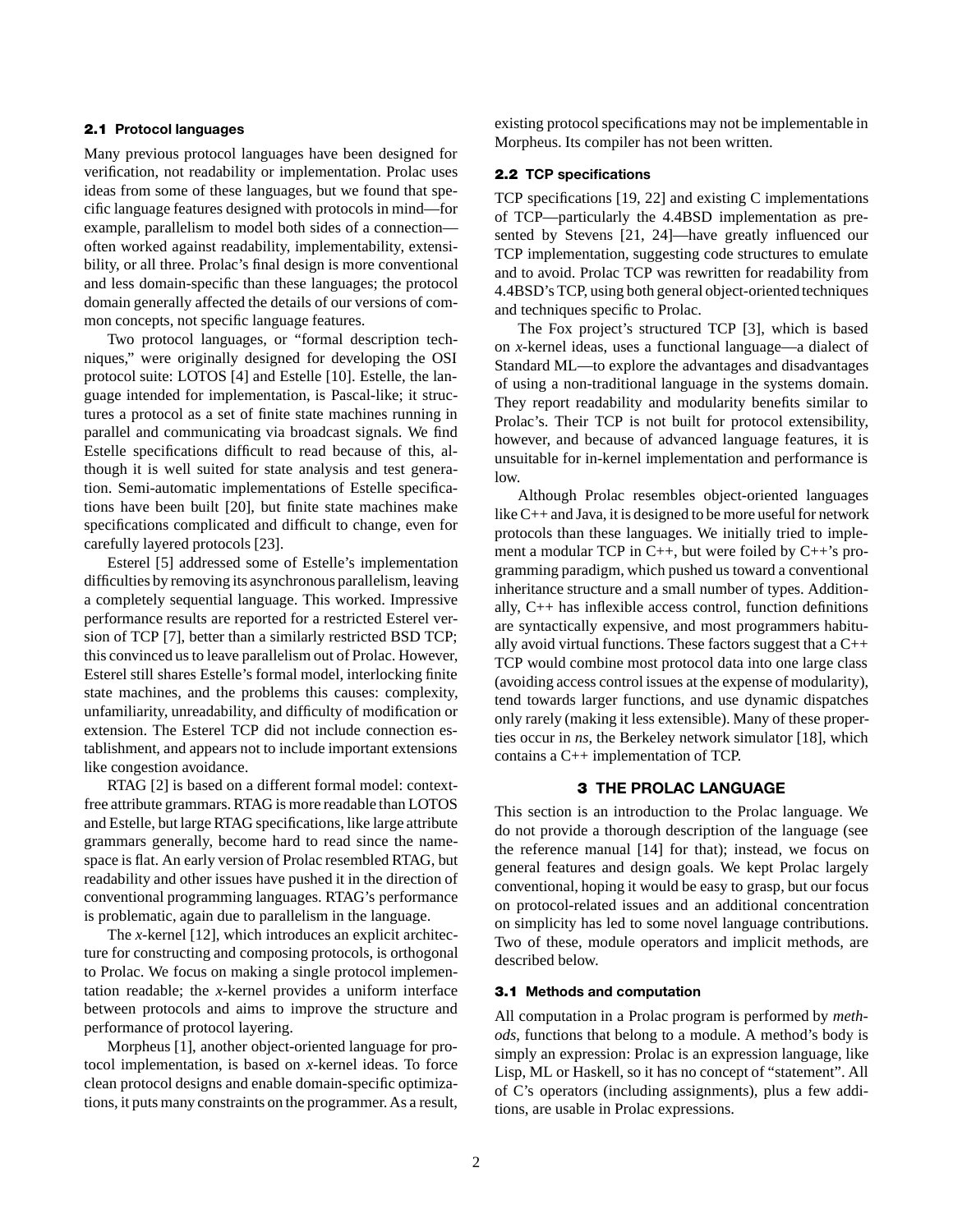Prolac method bodies tend to be very short compared with C function bodies—most are 5 lines or less. There are several reasons for this: Prolac makes it easy and efficient to name parts of a computation, so large methods tend to be broken up into sensibly-named parts; furthermore, large expressions can become unreadable, so there is pressure to keep methods small.

The choice of an expression language was influenced by a desire to eliminate syntax, particularly routine or boilerplate syntax. We find that lightweight syntax makes small methods more readable, as the substance of the code is the only thing on display.

Much like Yacc parsers [13], Prolac is wedded to the C language through uninterpreted *actions*. A C action may be included in any Prolac expression; the Prolac compiler, which generates C, will copy the action to its output when compiling that expression. C actions can easily refer to Prolac objects and change their values, as well as perform arbitrary computation in C. They are extremely useful for interfacing with the environment a Prolac specification is embedded in.

Figure 1, which is extracted from the Prolac TCP specification, should give a flavor of what Prolac is like. It gives a concrete example of Prolac code and explains some of the language's features.

#### **3.2 Modules and object orientation**

Prolac *modules* represent groups of methods and data (data members are called *fields*). Modules may extend other modules through inheritance, and may provide new definitions for their superclass's methods; the correct definition is chosen at runtime (dynamic dispatch). Thus, Prolac is object oriented, and modules are similar to C++ or Java classes.

Like Java, the Prolac language is statically typed, all code is part of some module, a module can have at most one parent, every method is potentially subject to dynamic dispatch, and Prolac source code is completely order-independent. However, not all Java features translate to Prolac—there is no interface inheritance, for example.

In our TCP implementation, we use inheritance both for subclassing and to build complex subsystems from smaller parts. For example, the module representing the base transmission control block is built through successive inheritance from 6 submodules (basics and connection state, windows, timeouts, round-trip time measurements, retransmission, and output). The submodules serve more as grouping constructs than as types with individual identities.

In the interests of flexibility and simplicity, Prolac does not provide primitives for manipulating heap storage. Instead, the user can get memory inside a C action (using kmalloc, for example) and use Prolac to initialize it.

#### **3.3 Naming**

Descriptive naming makes any program more readable, but in a programming language like Prolac, which encourages the

#### **module Trim−To−Window** ... {

```
trim−to−window :> void ::=
 (before−window ==> trim−old−data),
 (after−window ==> trim−early−data),
 (sending−data−to−closed−socket ==> reset−drop);
before−window ::= seg−>left < receive−window−left;
trim−old−data {
 trim−old−data ::=
   (syn ==> trim−syn),
  (whole−packet−old ==> duplicate−packet)
```
| | seg−>trim−front(receive−window−left − seg−>left); whole−packet−old ::=

seg−>right <= receive−window−left;

```
duplicate−packet ::=
```
clear−fin, mark−pending−ack, ack−drop;

```
}
```
after−window ::= seg−>right > receive−window−right; trim−early−data { trim−early−data ::= (whole−packet−early ==> early−packet) | | seg−>trim−back(seg−>right − receive−window−right); whole−packet−early ::= seg−>left >= receive−window−right; early−packet ::= ((receive−window−empty && seg−>left == receive−window−left) ==> mark−pending−ack) | | { PDEBUG("early packet\n"); }, ack−drop; }

```
... }
```
**Figure 1**: Part of Prolac TCP's code for trimming incoming packets to fit the current receive window. The current packet is stored in the 'seg' field. Code is split into small, readably named methods, which are grouped into namespaces. Packets have wide interfaces: both 'seg−>seqno' and 'seg−>left' refer to the first sequence number in the packet, but read well in different situations. Methods not defined in the figure are taken from other modules, such as the transmission control block (TCB); their purposes should be clear from their names. Methods ending in '-drop' are exceptions. There is one C action, in early−packet; as in Yacc, C actions are enclosed in braces. Syntax notes: Rule definitions look like '*rule-name* ::= *expression*;', possibly with arguments in parentheses or a return type following ':>'. Hyphens are allowed in identifiers. Parentheses may be left off when calling methods that take no arguments. Most operators behave as in C. The new operator '==>' is used for simple if statements; '*x* ==> *y*' is equivalent to '*x* ? (*y*, true) : false'.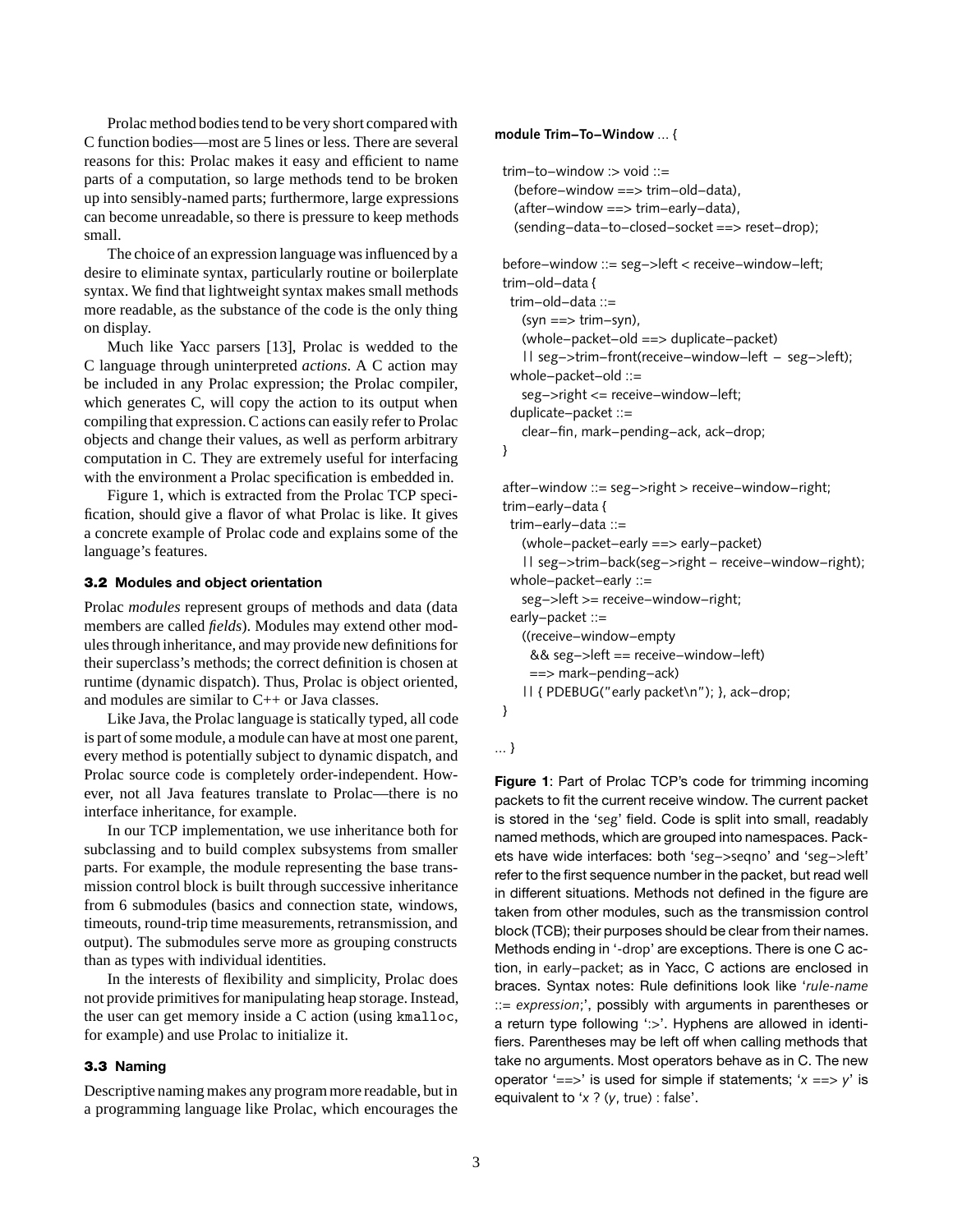use of many small methods, sensible naming is an imperative. In the Prolac TCP implementation, we try to use method names that make their purposes immediately clear; without this property, a reader would have to jump nonlinearly from method to method to have any hope of understanding the code. In this section, we discuss a range of Prolac features that encourage and support sensible naming. Together, these features make naming in Prolac significantly more flexible than in C++ or Java.

Prolac supports namespaces both inside and outside modules, allowing methods and modules to be grouped into related units. More flexibility is provided by *module operators*, operators that affect the compiler's behavior rather than the running program's behavior. The hide and show module operators support loose, flexible access control. If M is a module with a feature named x, then 'M hide x' is the same module, except that its x feature is inaccessible. The Prolac TCP implementation uses hide to hide implementation details from module users. But hard access control is a disadvantage in the protocol domain: protocol extensions often work by changing deeply buried, almost random bits of protocol code that cannot be determined a priori. This suggests that access control should be overridable, which the show operator supports by making hidden names accessible again.

The *implicit method* mechanism was also inspired by the protocol domain. In most object-oriented languages, it is syntactically easier to call an object's methods from within another method of that object, since you can leave off the reference to 'this' or 'self'. When a piece of code uses many of a particular object's methods, the user will therefore tend to write it as a method, since it's so much easier that way. Protocol implementations differ from most programs in that data objects are small and limited in number: TCP, for example, deals with transmission control blocks (TCBs) and packets, and not much else. But all TCP processing deals intimately with TCBs; does that mean all of TCP's code should be situated in a TCB module?

The implicit method mechanism solves this problem by allowing the programmer to refer to *another* object's methods with the same syntactic convenience. The programmer can mark a field with the using module operator. When the compiler finds an undefined name, it transparently looks for methods with that name on any fields marked with using. If a unique method is found, it is used implicitly. With implicit methods, TCP processing can be broken into modules based on control flow structure, rather than the less revealing structure of the data, without giving up on readability.

#### **3.4 Compilation and optimization**

The Prolac compiler compiles Prolac into C. It generates high-level C, featuring large expressions resembling the Prolac input, reasonable indentation, and relatively few introduced temporaries. The result is reasonably readable, debuggable with C debuggers, and, with some C compilers, results in better object code than an equivalent lower-level version.

The compiler accepts an entire Prolac program at once. This is not a problem even for our relatively complex TCP implementation; with full optimization, the Prolac compiler processes it in under a second on a 266 MHz Pentium II laptop.

The Prolac language has many features that are potentially expensive to implement—universal dynamic dispatch, many small functions, exceptions, modules, and so forth. We carefully arranged the details of these features to minimize their overhead, and simple compiler optimizations can remove that overhead almost entirely. The remainder of this section describes some of these optimizations.

#### **3.4.1** Static class hierarchy analysis

The most important optimization the compiler performs is *static class hierarchy analysis* [9], a simple global analysis that removes every dynamic dispatch in our TCP implementation. The idea is simple: if the compiler can prove that the method being called was not overridden—it is a leaf in the inheritance graph—then that method can be called directly, without the need for dynamic dispatch.

Removing dynamic dispatches is absolutely necessary for performance. A dynamic dispatch is slightly more expensive than a conventional function call, but the real problem is that Prolac will not inline a dynamically dispatched method. The language encourages the use of small methods for naming extremely simple computations; the only hope of having good performance is therefore aggressive inlining.1

To show the magnitude of the problem, we removed static class hierarchy analysis from the Prolac compiler. Even when allowing the compiler to inline or directly call methods that were only defined once, the number of dynamic dispatches jumps to 62, many for trivial methods that obviously should be inlined. Considering that *every* Prolac method is potentially dynamically dispatched, however, the situation is even worse: a naive compiler (equivalent to an average C++ or Java compiler) would generate 1022 dynamic dispatches in the Prolac TCP implementation.

Our implementation of static class hierarchy analysis was motivated by, and works so well because of, characteristics of network protocols. The type-related behavior of TCP, for example, is static at runtime: it deals with one kind of control block, one kind of packet, one kind of header, and so on. In other words, there is only one kind of TCP running at any time. Since we don't have to demultiplex among varieties of TCP, we can use inheritance purely for grouping related methods and including extensions that should always be used. In this style, the module we want will always be the most derived module (the TCB we want is the most derived TCB,

<sup>1.</sup> It is possible to inline dynamic dispatches with mechanisms such as speculative inlining, which inlines one version of the code in question and generates a check to see if that version is the correct one. However, these mechanisms are complex and have nonzero overhead.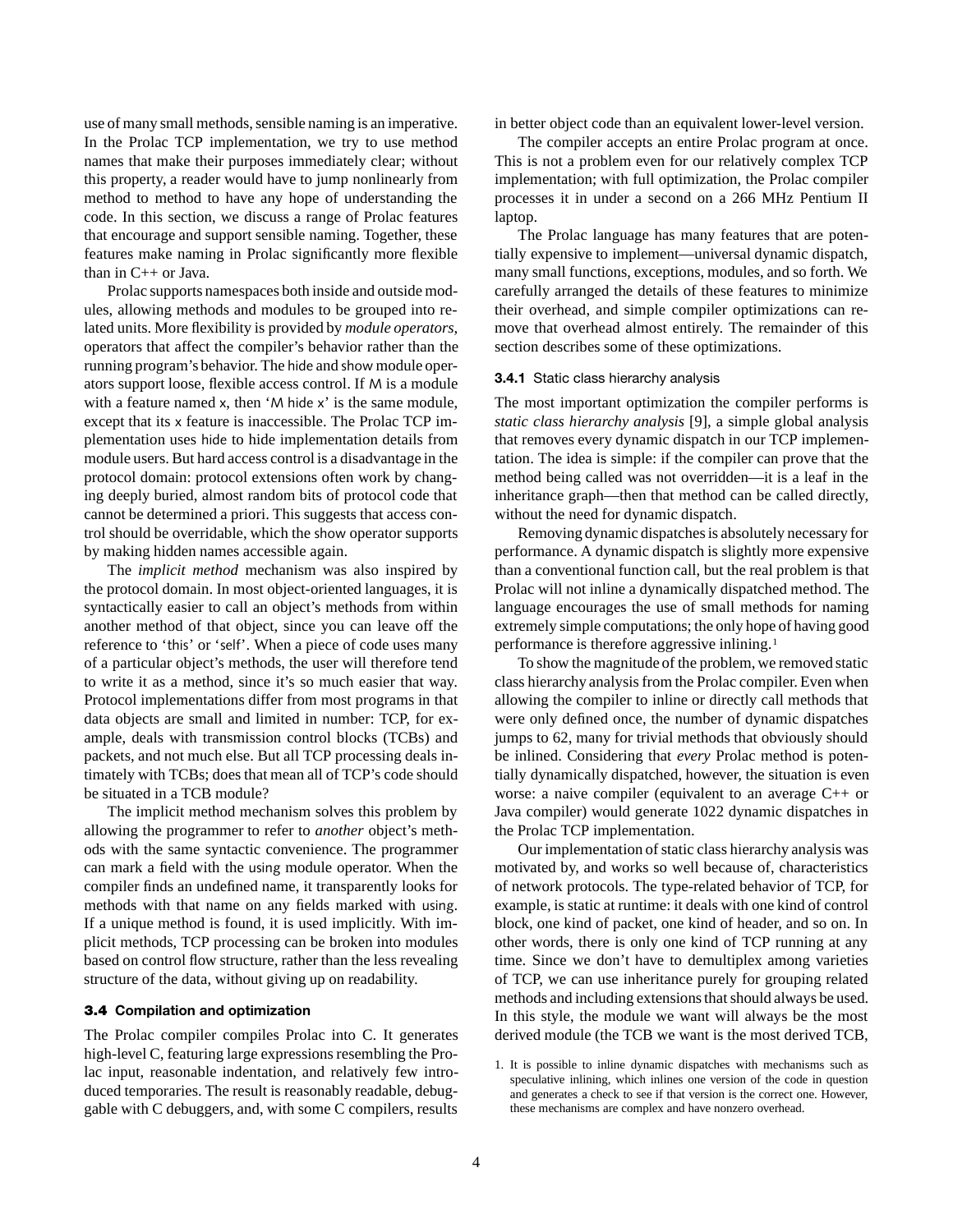and so forth). But every method in a most derived module is a most derived method, so static class hierarchy analysis will always succeed.

Of course, it would be perfectly possible to use inheritance to demultiplex packets or kinds of processing—to derive TCP and UDP modules from a superclass representing Internet transport protocols, for example. In this case, static class hierarchy analysis would appropriately fail, and the necessary dynamic dispatches would be generated. The analysis would continue to be effective within the module hierarchies for the individual protocols.

# **3.4.2** Inlining and outlining

Mosberger et al. [16] list a number of useful techniques for improving protocol efficiency. Prolac has direct support for three of these: inlining, path inlining, and outlining. Inlining is replacing a function call with the function's body; path inlining is recursive inlining, where functions called by an inlined body are replaced with their bodies, and so on; and outlining is moving code for uncommon cases out of common-case code, thus improving i-cache behavior.

The programmer is given fine-grained control over these optimizations through expression operators and module operators. Module operators are especially useful, as they allow the programmer to specify, without cluttering either the call site or the method's definition, that a method should inlined and, unlike C++'s inline declaration, module operators can be overridden.

## **4 A READABLE, EXTENSIBLE TCP IMPLEMENTATION**

This section describes the structure of the Prolac TCP implementation, highlighting its readability and extensibility and describing several of its subsystems in detail.

## **4.1 Overview and status**

The core of the Prolac TCP is a near-full reimplementation of 4.4BSD's TCP as described by Stevens [24], rethought and reorganized from the ground up for greater readability and extensibility. We implement full input and output processing including retransmissions, slow start, fast retransmit and congestion avoidance, TCP options, and header prediction. We do not yet fully implement keep-alive or persist timers or urgent processing. Also, some changes were made to emulate some of Linux 2.0 TCP's behavior; for example, Linux TCP occasionally delays an ack for at most .02 sec where BSD would send an ack immediately.2 Packet comparisons using tcpdump show that Linux 2.0–Prolac TCP exchanges are indistinguishable from Linux 2.0–Linux 2.0 TCP exchanges, except for keep-alive and persist timers and urgent processing.

Prolac TCP currently runs inside the Linux kernel as a dynamically loadable kernel module. It works alongside Linux's default TCP; packets directed to specific configurable ports are routed to Prolac instead of the default TCP stack. Prolac TCP is fully integrated with lower-level Linux networking code, including IP processing, network devices, and memory management. This integration even extends to sharing data structures; we use C actions and a Prolac structure-punning feature<sup>3</sup> to make Prolac's Segment module an alias for Linux's internal packet representation, struct sk\_buff. We have begun integration with higher-level networking code, particularly the struct sock structure representing BSD sockets, but for the results in this paper we used an alternative interface to communicate with user level: a handful of new system calls for connection, data transfer, and polling that bypass the socket interface.

Most Linux-specific code is localized in a handful of modules, which should make it easier to port Prolac TCP to other operating systems. The Linux TCP is only slightly modified from a TCP that runs at user level using Berkeley Packet Filters [15].

#### **4.2 Organization**

The Prolac TCP implementation was guided by the goal of separating TCP into small, focused modules, or *microprotocols*, handling one job each. TCP extensions are separated from the base protocol into independently selectable units. This principle was also used within the base protocol: we divided complex functionality, like connection state and input processing, into several microprotocols each. Input window management, for example, can be considered a microprotocol within TCP; it is localized in two modules, one for the transmission control block (Window−M.TCB) and one for input processing (Trim−To−Window,which was shown in Figure 1).

The current Prolac TCP implementation consists of 21 source files and about 2100 nonempty lines of code. This is about one-third the size of Linux 2.0's TCP implementation, although that TCP does have more functionality than ours (syn cookies, for example). The Prolac files are combined by the C preprocessor and the resulting preprocessed source is passed to the Prolac compiler.

Modules in the base TCP implementation fall into six categories: *utilities,* for byte-swapping and checksumming routines; *data,* for data-centric protocol modules—IP and TCP headers, TCP packets, and the transmission control block; *input,* for processing received packets; *output,* for sending packets; *timeouts,* for slow and fast timeout events; and *interfaces,* for communicating with the rest of the system. Figure 2 lists the modules constituting the base protocol, many of which are described in detail in the following sections.

<sup>2.</sup> This happens when responding to a packet whose PSH bit is set.

<sup>3.</sup> The programmer can control how a module is laid out in memory by giving specific byte offsets for its fields. Prolac automatically generates any required padding and warns when field offsets conflict.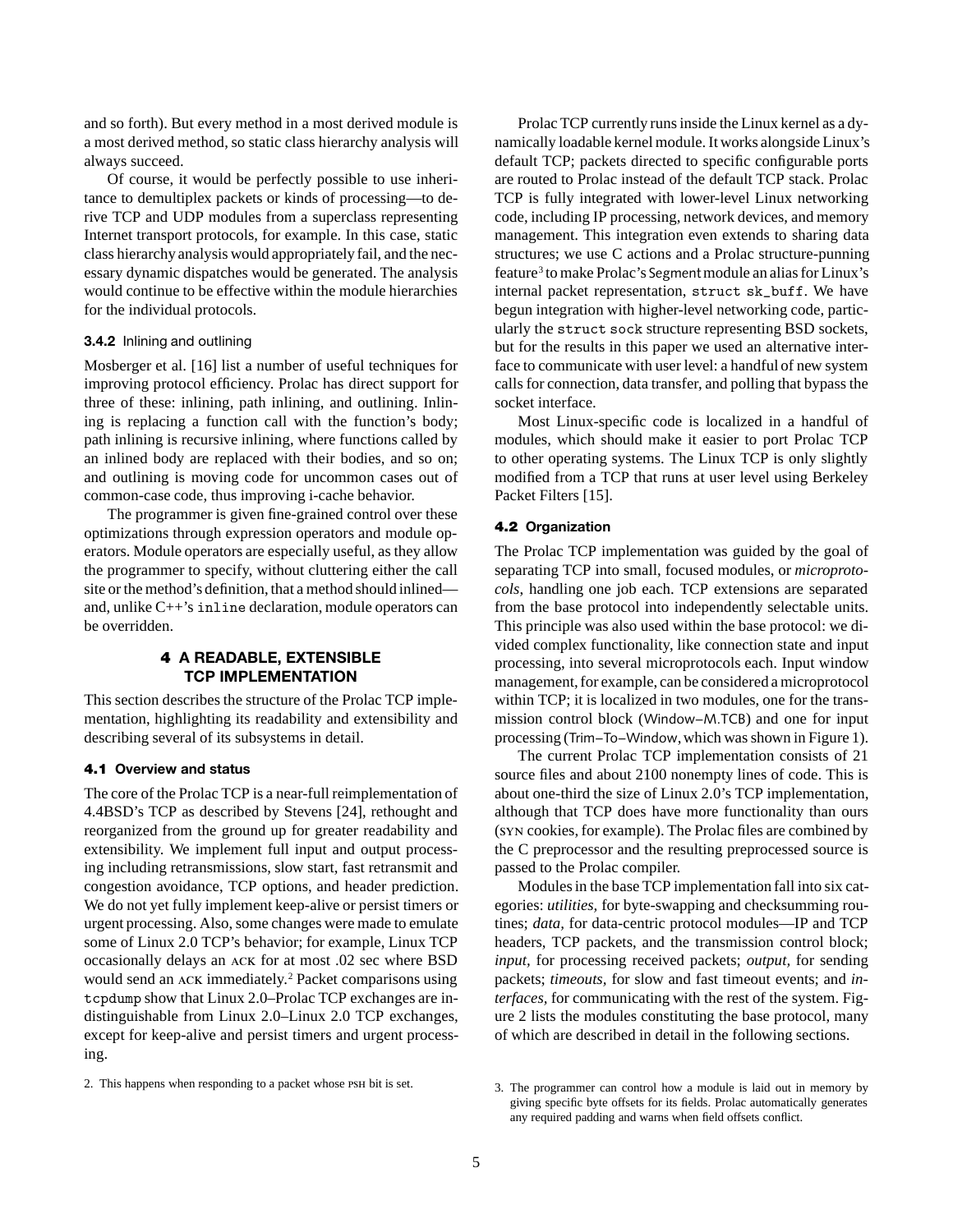| Byte-Order          | Byte-swapping                       |  |
|---------------------|-------------------------------------|--|
| Checksum            | Checksumming                        |  |
|                     | Data                                |  |
| Headers.IP          | <b>IP</b> header                    |  |
| Headers.TCP         | <b>TCP</b> header                   |  |
| Segment             | Packet                              |  |
| <b>TCB</b>          | Transmission control block          |  |
| Base.TCB            | Basics and connection state         |  |
| Window-M.TCB        | Send and receive windows            |  |
| Timeout-M.TCB       | <b>Timeouts</b>                     |  |
| RTT-M.TCB           | Round-trip time measurement         |  |
| Retransmit-M.TCB    | Retransmission                      |  |
| Output-M.TCB        | State for BSD-like output           |  |
|                     | Input                               |  |
| Base.Input          | General input processing            |  |
| Base.Listen         | Handle input in <i>listen</i> state |  |
| Base.Syn-Sent       | Handle input in syn-sent state      |  |
| Base.Trim-To-Window | Trim packet to fit receive          |  |
|                     | window                              |  |
| Base.Reset          | Process RST                         |  |
| <b>Base Ack</b>     | Process ACK                         |  |
| Base.Reassembly     | Reassembly                          |  |
| <b>Base</b> Fin     | Process FIN                         |  |
|                     | Output                              |  |
| Base.Output         | Output processing                   |  |
|                     |                                     |  |
|                     | <b>Timeouts</b>                     |  |
| Base.Timeout        | <b>Timeouts</b>                     |  |
|                     | <b>Interfaces</b>                   |  |
| Tcp-Interface       | User-level interface                |  |
|                     | (read, write, etc.)                 |  |
| Base.Socket         | Interface to socket layer           |  |
|                     |                                     |  |

**Utilities**

**Figure 2**: Module structure of the Prolac TCP implementation: the base protocol.

#### **4.3 The TCB**

In the RFC definition of TCP [19], all persistent TCP-specific data about a connection is stored in a single structure, the transmission control block (or TCB). The 4.4BSD TCP implementation and our Prolac TCP implementation follow this organization. The TCB is large—the 4.4BSD TCB structure has 48 fields, while our Prolac TCB structure currently has 42. This is too large to be readably defined in a single module, especially if methods are included. Therefore, as mentioned above, we build the TCB by successive inheritance from six components: basics and connection state, windows, timeouts, round-trip time measurement, retransmission, and output. Each of these components is made self-contained through hide, the access control module operator; private fields and methods are hidden from other components. This defines a public interface for the module, which has the usual benefit of making it easier to safely change module internals.

The TCB is mostly *passive,* meaning that it does not usually act upon other modules—other modules act upon it. This resembles 4.4BSD's non-object-oriented implementation, where the TCB simply a flat structure. Even in Prolac, however, passive organization seems right for the TCB: TCP processing is so complex that separating control flow from data generally improves readability.

Even our passive TCB still benefits from object-oriented design. First, the TCB provides small, descriptive methods that perform simple calculations, so users need never touch the fields themselves. For example, there are two ways to determine whether a received acknowledgement, ackno, is valid for the current connection:

valid−ack(*ackno* :> seqint) ::=  $ackno >= sold\_una & &ackno <= send\_max;$ unseen−ack(*ackno* :> seqint) ::=  $ackno >$  snd\_una && ackno  $<=$  snd\_max;

(snd una and snd max are fields maintained by the TCB. All variables have type seqint, so the arithmetic comparison operators are actually circular comparison mod  $2^{32}$ .) valid–ack and unseen−ack both return true iff they are given a good acknowledgement number, but valid−ack allows duplicate acknowledgements while unseen−ack does not. The method names make this clearer than the expressions, which differ only subtly. Calling these methods makes code easier to read, since the reader doesn't need to parse expressions; it also helps prevent errors, since the programmer must actively choose between them. The choice between valid−ack and unseen−ack puts the issues more clearly at stake than the choice between > and >=, which makes the programmer more likely to choose carefully and correctly.

Second, some TCP events, such as receiving a new acknowledgement, trigger complex behavior that cuts across Prolac's module structure. To model this cleanly, the TCB uses *hooks,* methods that are called to mark the occurrence of a protocol event. Hooks exist to be extended; a base hook defined in Base.TCB often does nothing—the action takes place in overriding definitions from later TCB components. Here are a few of the TCB's hooks, including the event that triggers each and typical actions they perform.

• receive−syn−hook(*seqno* :> seqint)

Called when a syn is received on a connection. *seqno* is the syn's sequence number. Effects: Sets various TCB fields (like irs, the initial received sequence number, and rcv next, the sequence number we expect to receive next).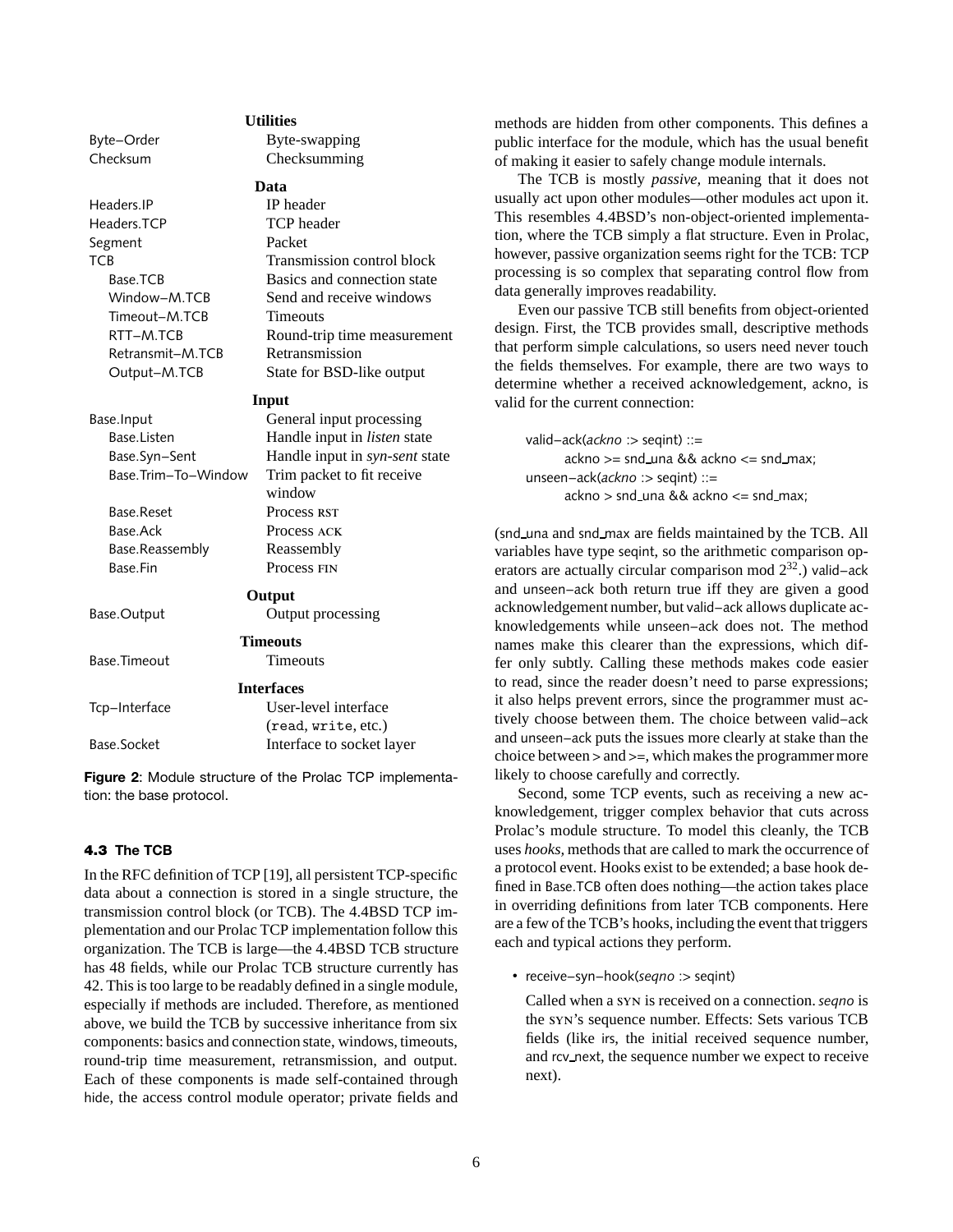• new−ack−hook(*ackno* :> seqint)

Called when a new acknowledgement is received. Effects: Removes newly acknowledged data from the retransmission queue, updates snd una (the first unacknowledged sequence number sent), adjusts the send window, and updates the current round-trip time estimate if appropriate.

• total−ack−hook

Called when all outstanding data has just been acknowledged. Effects: Cancels the retransmission timer.

• send−hook(*seqlen* :> uint)

Called when a packet is sent. *seqlen* is its length in sequence numbers. Effects: Moves snd next and snd max forward, clears the pending-acknowledgement and delayed-acknowledgement flags, adjusts the send window, and optionally starts round-trip time measurement and the retransmission timer.

Most hooks are multiply overridden, with each overriding definition adding behavior to the previous definition. Figure 3 shows how this works in practice for send−hook, which has five definitions total (four in base modules and one in the delayed-ack extension). Each individual definition is small, focused, and clear, although the aggregate behavior is sophisticated.

The individual TCB submodules are similarly readable: each contains limited, focused processing, with complex behavior only created through the modules' combination. This style does obscure the aggregate behavior—the code in Figure 3 was taken from five source files—but when suitably natural hooks are chosen, this doesn't tend to be a problem.

## **4.4 Input and output**

The Prolac TCP implementation divides input processing into eight independent modules based on processing steps specified in the original TCP RFC [19]. 4.4BSD TCP also follows the RFC in outline, but obscures that relationship by hand-inlining large chunks of code. Prolac, in contrast, keeps the high-level structure crystal clear: Figure 4 demonstrates this by comparing an excerpt from our input processing code with headings from the TCP RFC. This top-down organization has no associated cost in Prolac, since the methods can all be inlined.

The base input processing module, Input, declares exceptions and convenience methods and directs control flow through the other modules. (The methods defined in Figure 4 are all taken from Input.) The other seven input modules— Listen, Syn−Sent, Trim−To−Window, Reset, Ack, Reassembly, and Fin—all inherit from Input and use its exceptions and convenience methods.

The relevant TCB and the input packet being processed are stored in Input, as fields named tcb and seg. This allows

**Base.TCB.send−hook**(*seqlen* :> uint) ::=

// *This is the base hook. It adjusts some fields and clears* // *some flags* clear−flag(F.pending−ack | F.pending−output),  $snd.next += \text{seqlen}$ , snd max max= snd next; **Window−M.TCB.send−hook**(*seqlen* :> uint) ::= // *The window TCB additionally adjusts the send window* // *and clears another flag* inline super.send−hook(seqlen), // *calls Base.TCB.send−hook* clear−flag(F.need−window−update),

snd\_wnd -= seqlen;

**RTT−M.TCB.send−hook**(*seqlen* :> uint) ::=

// *Decide whether to measure this packet's round-trip time.* // *After inline super.send−hook, the sent packet's sequence* // *number is snd next − seqlen, not snd next* inline super.send−hook(seqlen), (seqlen && !retransmitting && !timing−rtt ==> start−rtt−timer(snd next − seqlen));

**Retransmit−M.TCB.send−hook**(*seqlen* :> uint) ::= // *Start the retransmit timer if necessary* inline super.send−hook(seqlen), (!is−retransmit−set && !recently−acked ==> start−retransmit−timer);

**Delay−Ack.TCB.send−hook**(*seqlen* :> uint) ::= // *Clear the delayed acknowledgement flag* inline super.send−hook(seqlen), clear−flag(F.delay−ack);

**Figure 3**: The five send-hook methods defined by the Prolac TCP implementation, from the initial definition (in Base.TCB) to the most derived version (in Delay-Ack.TCB). Each method except the first explicitly calls its predecessor with super.send-hook(seqlen), resulting in cumulative behavior.

them to be passed implicitly from method to method within each module, and enables implicit method search as described in Section 3.3, making the code more readable by avoiding fussiness. If the packet and TCB weren't fields, for example, the user would have to pass them as parameters to every method—which, with many small methods, would quickly become annoying. There is a performance penalty: the packet and TCB are structure members, and therefore not stored in registers by some compilers; and creating Input objects, or objects derived from Input like Ack and Reassembly, has a small but nonzero overhead.

Output processing, which is smaller and simpler than input processing, is implemented in a single module. Output processing follows the 4.4BSD model: a single routine, Output.do, is called whenever any normal kind of output is needed; the Output module then decides exactly what kind of packet to send. Several small changes were made, including consistently using sequence number length rather than data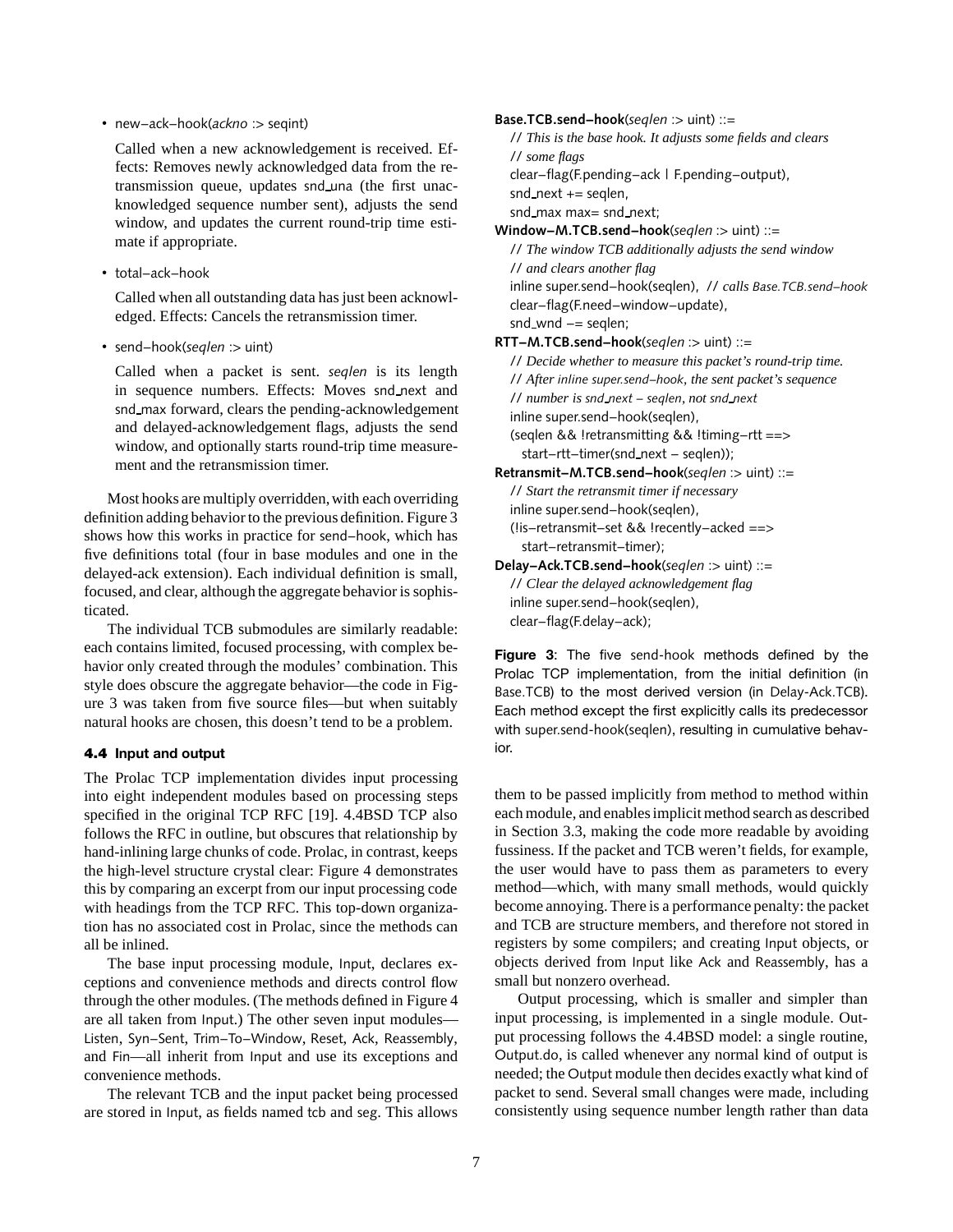| $do$ -segment ::=                           |                                            |  |
|---------------------------------------------|--------------------------------------------|--|
| $(closed == > reset-drop)$                  | If the state is $CLOSED$                   |  |
| $  $ (listen ==> do-listen)                 | If the state is $LISTEN$                   |  |
| $\left  \right $ (syn-sent ==> do-syn-sent) | If the state is $SYN-SENT$                 |  |
| II other-states;                            |                                            |  |
| other-states $\therefore$                   | Otherwise,                                 |  |
| trim-to-window.                             | first check sequence number                |  |
| $(rst == > do-reset).$                      | second check the $RST$ bit, $\dots$        |  |
| $(syn == > reset-drop)$ ,                   | fourth, check the $syn bit$ ,              |  |
| $(lack == > drop)$ , do-ack,                | fifth check the $ACK$ field, $\ldots$      |  |
| process-data;                               |                                            |  |
| process-data ::=                            |                                            |  |
| $(urg == > check -urg)$ ,                   | sixth, check the URG bit, $\dots$          |  |
| $let is$ -fin = do-reassembly in            | seventh, process the segment text, $\dots$ |  |
| (is-fin ==> do-fin)                         | eighth, check the $FIN bit$ ,              |  |
| end,                                        |                                            |  |
| send-data-or-ack;                           | and return. [19]                           |  |



length (sequence number length is data length plus any syn and fin flags). These changes, which were only intended to make the code more consistent and therefore readable, ended up discovering a bug in the 4.4BSD code as reported by Stevens [24]: if a packet just fits in a maximum segment size, but doesn't quite fit when options are included, that code could leave a fin on the packet when it should have been removed. While this small bug had already been fixed in our OpenBSD kernel, our independent discovery eloquently demonstrates the advantages of code readability.

## **4.5 Extensions**

TCP has been extended over time, with some of these extensions becoming standard—slow start, congestion avoidance, fast retransmit, and fast recovery, for example [22]. We used subclassing to extend the Prolac TCP without cluttering its base definition. We have currently implemented four TCP extensions: delayed acknowledgements, slow start and congestion avoidance, fast retransmit and fast recovery, and header prediction. A C preprocessor mechanism called *hookup* makes these extensions both transparent and independent: almost any subset of them can be turned on without changing the rest of the system in any way.

Each extension consists of several modules that override modules from the base protocol. All modules relating to a particular extension are placed in a single source file. The extension is turned on only if that source file is #included into the preprocessed source. Figure 5 lists the modules that constitute some of the extensions and their corresponding source files.

This arrangement makes extending TCP simple, natural, and convenient. None of our extensions takes more than 60 lines of Prolac proper. Each extension is concentrated and

| Delay–Ack.*<br>Delay-Ack.TCB<br>Delay-Ack.Reassembly<br>Delay-Ack.Timeout | Delayed acknowledgements<br>(in delayack.pc)          |  |
|---------------------------------------------------------------------------|-------------------------------------------------------|--|
| Slow–Start.*<br>Slow-Start TCB<br>Slow-Start Ack                          | Slow start and congestion<br>avoidance (in slowst.pc) |  |
| <b>Fast-Retransmit.*</b><br>Fast-Retransmit.TCB<br>Fast-Retransmit Ack    | <b>Fast retransmit</b><br>(in fastret.pc)             |  |
| Header-Prediction.*<br>Header–Prediction.Input                            | Header prediction<br>$(in$ predict.pc $)$             |  |

**Figure 5**: Module structure of the Prolac TCP implementation: some protocol extensions.

readable, since extension-related code is contained in one file rather than spread throughout thousands of lines of other protocol processing. Finally, the extension code runs without additional runtime overhead, thanks to static class hierarchy analysis and inlining. All this makes Prolac a good platform for developing protocol extensions.

## **4.6 Discussion**

If, while extending our TCP, we discover the need for a new hook, we simply add it to the base protocol with an empty definition. This can make the implementation easier to follow, but similar techniques would work without changing the base protocol at all. A user can add a new hook by overriding the method or methods that should call the hook, and adding a call of the hook itself. Changing a send−segment method to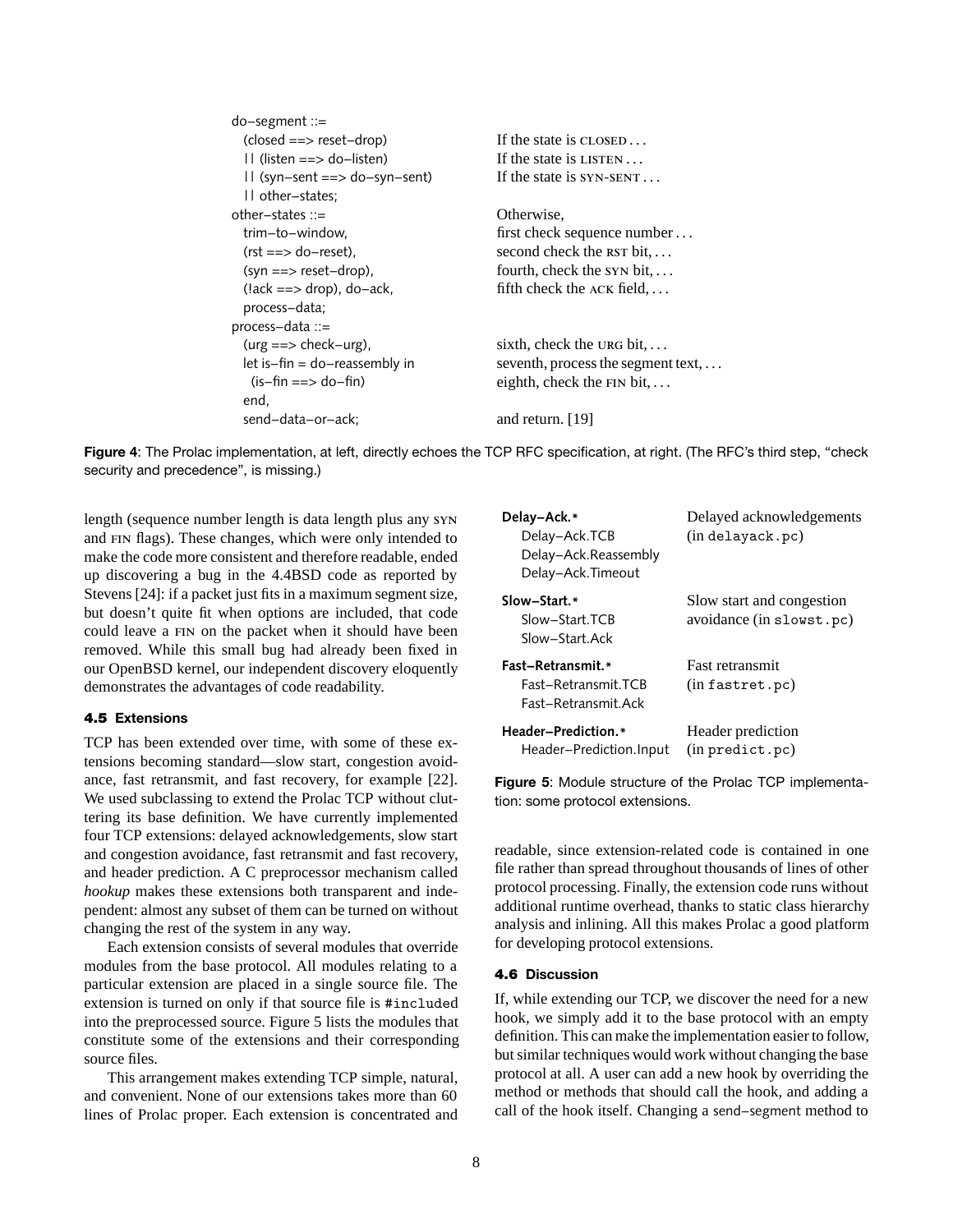|                                | <b>End-to-end latency</b> | <b>Processing time</b> |
|--------------------------------|---------------------------|------------------------|
|                                | $(\mu s)$                 | (cycles)               |
| <b>Linux TCP</b>               | 184                       | 3360                   |
| <b>Prolac TCP</b>              | 181                       | 3067                   |
| <b>Prolac without inlining</b> | 228                       | 6833                   |

**Figure 6**: Microbenchmark results for the echo test. The test machine sends 4 bytes of data to an unmodified Linux 2.2.7 machine's echo port and waits for an ack. Results are averaged over five trials, each consisting of 1000 round-trips, for a total of 10000 packets: 5000 input and 5000 output. Processing time represents the average number of cycles it took to process a packet.

include a hook might look like this:

```
Base.TCB.send−segment(s :> *Segment) ::= ...;
Extension.TCB.send−segment(s :> *Segment) ::=
  super.send−segment(s),
  send−hook(s−>seqlen);
Extension.TCB.send−hook(seqlen :> uint) ::= ...;
```
The extension framework we have described works best for extensions that do not fundamentally change the base TCP's behavior or data structures. An extension implementing extended sequence numbers, for example, would be much more complex than our delayed-ack extension.

## **5 PROLAC TCP NETWORK PERFORMANCE**

This section describes experiments that compare Prolac TCP with an unmodified Linux 2.0 TCP implementation. These experiments show that Prolac's high-level language features come with little or no associated performance cost; when Prolac does worse, it seems to be due to implementation artifacts like packet copies.

We compared the Prolac TCP loadable kernel module, running on a Linux 2.0.36 kernel, with Linux 2.0.36's native TCP. There are important differences between the two. Linux TCP is generally more reliable, well tested, and complete than Prolac TCP, although Prolac does have some features Linux lacks, such as header prediction. In addition, Linux TCP communicates with user level through the socket API, while Prolac TCP uses its own system-call-based API and a private socket-like structure. We tested sources of overhead in both TCPs and found that only one was significant: due to implementation artifacts, Prolac TCP copies packets one more time on input and two more times on output than Linux. The sole input copy and one output copy are due to Prolac's socket-like API, and affect only end-to-end measurements like latency and throughput; the other output copy is in output processing proper and affects cycle counts as well.

The test machines were 200 MHz Pentium Pro desktop PCs with DEC Tulip-based Ethernet cards (SMC 10/100 EtherPower). One machine ran either Linux 2.0.36 or Linux 2.0.36 with Prolac TCP; the other always ran Linux 2.2.7. They communicated over an otherwise idle 100 Mbit/s Ethernet with one hub.

Figure 6 shows the results of an echo test, which measures end-to-end latency and protocol processing overhead. In this test, the Prolac machine repeatedly writes four bytes of data to the other machine's echo port; the other machine echoes the data. Prolac's extra data copies do not affect this test significantly as the data size is small. To measure protocol processing time in isolation, we instrumented Linux and Prolac input and output processing functions using Pentium performance counters. Although both Linux and Prolac can output packets because of input events—for example, sending an ack or more data in response to an input packet—this does not occur in the echo test. Linux IP layer processing time is included in output processing time.

Results show that Linux and Prolac TCP have comparable end-to-end latency to within a few microseconds. Prolac did slightly better in terms of cycles per packet (3067, versus 3360, average cycles to process a packet). The difference may be due to the two TCPs' timer implementations. Linux sets multiple fine-grained millisecond timers per connection to handle various timeouts; Prolac, following the 4.4BSD model, uses one fast timer (with 200 ms resolution) and one slow timer (with 500 ms resolution) for all of TCP. In the echo test, where timers are being set and cleared on each round trip, this results in Linux having significantly more timer overhead.

We also measured the impact of the compiler's inlining optimizations on Prolac TCP. With no inlining whatsoever, Prolac TCP processing time jumps by more than 100% to 6833 cycles per packet on the echo test, and end-to-end latency increases by 25%.

Prolac does significantly worse on a test measuring write throughput. In this test, the Prolac machine writes 8000 Kbytes of data to the other machine's discard port. Prolac's end-to-end write bandwidth was 8 Mbyte/s compared to Linux's 11.9 Mbyte/s. This is probably due to Prolac's two extra data copies, a hypothesis cycle count measurements tend to confirm. While Prolac's cycle count is lower than Linux's by 10% in the echo test, it is roughly twice as high as Linux's in the throughput test, and the only significant difference in the packets processed is the amount of data attached to them. Also, load instruction count on the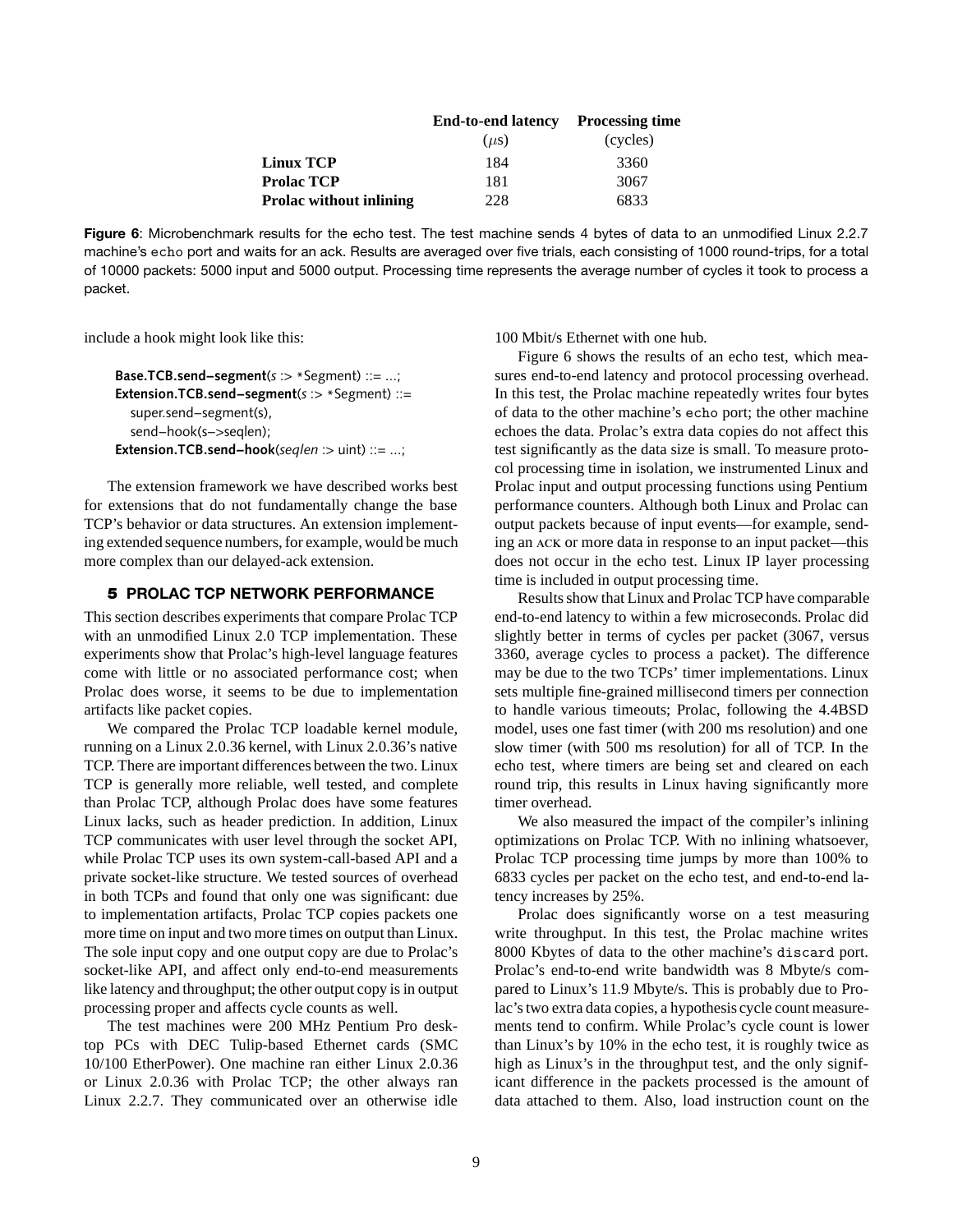

**Figure 7**: Input packet processing, in cycles per packet, for different packet sizes (echo test). Packet sizes include TCP and IP headers. The vertical bars indicate one standard deviation either way from the average.

throughput test (using a slightly different configuration) was much higher for Prolac than for Linux.

Figures 7 and 8 justify this hypothesis further by showing, for the echo test, the effect of packet size on cycles per packet for both Linux and Prolac TCP. On the input processing path, Prolac has no extra copies and always slightly outperforms Linux; on the output processing path, however, there is one extra copy, and Prolac TCP performs worse on larger packets.

Overall, these results show that the Prolac language's performance overhead is minimal, even for a highly modularized implementation of a large, complex protocol like TCP.

Prolac may become more efficient in the future. First, we could eliminate the extra data copies in the input and output paths, which, as we have shown, are the key difference between Linux and Prolac TCP behavior. Second, we haven't yet applied all the compiler optimizations we have implemented, such as outlining. Third, there are optimizations we have not yet tried; Prolac's natural extensibility, combined with the compiler's ability to optimize modularity away, may allow us to exploit layer collapsing as discussed by Clark and Tennenhouse [8].

## **6 DISCUSSION**

Prolac is intended to be robust, readable, and efficient enough for real-world use. Our focus on real-world application has made Prolac a better language: simpler, faster, more readable, more familiar. Nevertheless, it's fair to ask whether Prolac is truly suited for production use. This section discusses arguments for and against using Prolac in the real world.

We have discussed Prolac's advantages of readability, modularity, and extensibility throughout this paper. Due to careful structuring and Prolac's module-manipulation facilities, the Prolac TCP is substantially easier to understand piece



**Figure 8**: Output packet processing, in cycles per packet, for different packet sizes (echo test).

by piece than other TCPs we have seen. Our TCP is certainly easier to extend than conventional TCPs: the protocol extensions are among the clearest sections of the Prolac TCP, and are guides for those wanting to extend the protocol further. It is easy to integrate Prolac into an existing C-based system. Finally, and in contrast to C or  $C_{++}$ , Prolac's aggressive inlining and dynamic dispatch removal make it possible to use these ideas without sacrificing performance.

But there are compelling reasons to keep Prolac out of production code as well. The Prolac compiler, which is not small  $(20,000$  lines of C++), would effectively become part of the system's code base. The compiler is stable but not bulletproof, and would need to be maintained. Furthermore, while we find Prolac very readable, it is also not C: it takes work to learn Prolac, particularly if you are used to large functions instead of small, interconnected ones. Some of Prolac TCP's design features may be usable in a more conventional language, but those languages' syntactic qualities, and the runtime costs of unoptimized dynamic dispatch, would make some of its best features less attractive.

We have shown that Prolac makes it much easier to extend protocols, but how common is that? If you don't need to modify a protocol, Prolac's ease of extension and modification is irrelevant. However, even production TCPs are changed all the time: extended with security measures like syn cookies or optimizations like TCP Vegas [6], or even completely rewritten (Linux's TCP input processing functions were redone between Linux 2.0 and Linux 2.2).

# **7 CONCLUSION**

Prolac's readability and features tailored for network protocols made writing TCP a pleasant experience, and the resulting specification is significantly more readable than any other we have seen. Its extensibility should be useful for protocol teaching, research, and development. Prolac's high-level